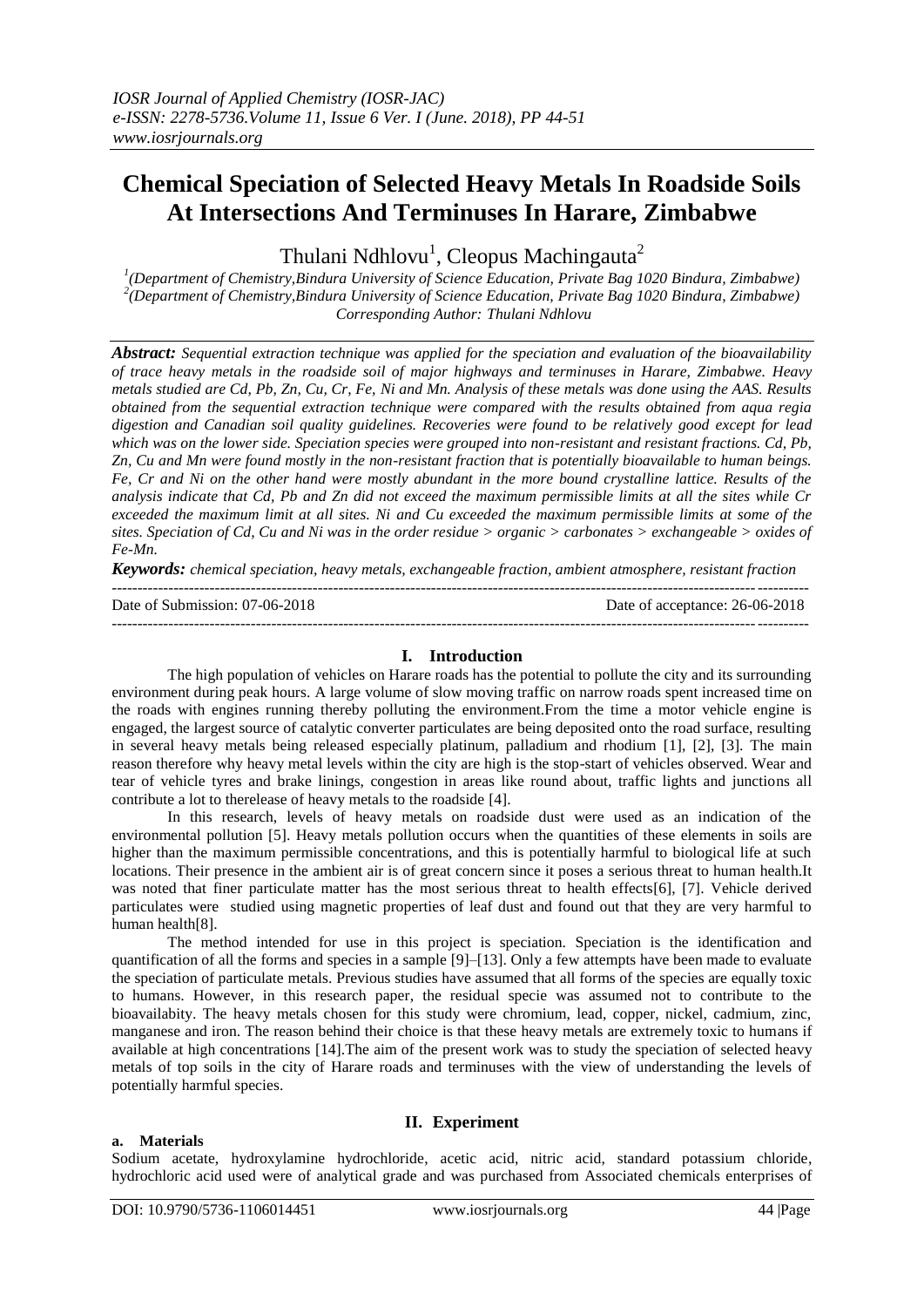South Africa. The 1000 mg/L standards of chromium, lead, copper, nickel, cadmium, zinc, manganese and iron were purchased from Anacon cc (SA).

## **b. Equipment**

The following equipment was used during the experiments; pH meter from Adwa AD1020 (Romania), Analytical balance from Adam Equipment, Hot plate from Lasany,AA spectrometerAA240 Varian Australia, Water bath Haake D1 Fisons, Germany.

## **c. Study area**

The samples were collected in Harare the capital city of Zimbabwe, located in the Highveld plateau about 1500 m above the sea level. Harare is a sub Saharan city situated in Southern Africa with a latitude of 17° 49, 75' N and Longitude 31° 3.24' W.

## **d. Sample analysis**

#### **i. Sample pre-treatment**

The samples were dried in the oven at 105 °C. The drying process was stopped when the mass of soil samples was constant. The samples were then ground using a pestle and mortar before passing through a 2 mm sieve.

## **ii. Physicochemical analysis of the soil sample**

The soil pH in water was analysed using a Jenway 3510 pH meter. A Jenway conductivity meter was used to analyse the conductivity of the soil. Distilled water was added to the homogenised sieved sample in a beaker in a 1:5 soil water suspension[5].

## **iii. Sequential heavy metal extraction**

The procedure of Kabala and Singh, (2001) which is a modified version of Tessier et al. (1979) was further modified and used for this study. The five fractions considered for fractionation are tabulated below:

#### **Table 2.1: Five fractions considered for fractionation**

| Fraction       | Description                             |
|----------------|-----------------------------------------|
| F1             | Exchangeable form                       |
| F2             | Specifically sorbed and carbonate bound |
| F <sub>3</sub> | Fe-Mn oxide bound form                  |
| F <sub>4</sub> | Organic matter bound form               |
| F5             | Residual form (resistant fraction)      |

A mass of  $2.000 \pm 0.005$  g of homogenised ground soil dust was weighed and placed in a 250 ml Erlenmeyer flask. This was followed by sequentially extractions [15]. The F1 sample was extracted with 20 ml of 1 M NaOAc at pH 7 with stirring for a period of 1 hour at room temperature before filtration under gravity using Whatman filter paper (Cat No 1541 125). This was followed by the washing of the solid with 10 ml of distilled water before the next extraction step. The washes were collected and analysed together with the filtrate from the extraction. Sample F2 was prepared by extraction from the residue using 20 ml of 1 M NaOAc at pH 5 and room temperature for 5 hours with stirring. From the residue remaining after extracting F2, 20 ml of 0.04 M hydroxylamine hydrochloride (NH<sub>2</sub>OH.HCl) in 25 % acetic acid (HOAc) (1:1) was used for the extraction of F3 for 6 hours in a water bath at 60  $^{\circ}$ C with constant stirring. The washed residue remaining after extracting F3 was treated with 15 ml of 30 % H<sub>2</sub>O<sub>2</sub> at pH 2 before the mixture was placed in a water bath at 80  $^{\circ}$ C for 5.5 hours with constant stirring. The mixture was then cooled and 5 ml of  $(3.2 M NaOAc + 20 % HNO<sub>3</sub>)$  was added and the mixture was swirled for 30 minutes followed by dilution to 20 ml with distilled water, lastly the mixture was filtered to obtain F4. The residue from F4 was dried before it was digested in a conical flask with 20 ml of aqua regia on a hot plate. The conical flask was removed from a hot plate when about 1 ml of extractant was left before diluting with distilled water to the 20 ml mark and filtering to obtain F5.

#### **e. Assessment of metal contamination**

#### **i. Contamination factor**

Assessment of the extent of contamination of the roadside dust was done using the contamination factor principle.

Contamination factor  $CF =$  heavy metal sample concentration  $(Cx)$  divided by background heavy metal concentration (Cb),

where contamination factor CF < 1 refers to low concentration;  $1 \leq$  CF < 3 means moderate contamination;  $3 \leq$  $CF \le 6$  indicates considerable contamination and  $CF \ge 6$  means very high contamination. [5], [16], [17].

#### **ii. Estimation of bioavailability of heavy metals**

The results were interpreted based on their bioavailability. To explain this, species obtained from the concentrations of fraction F1, F2, F3 and F4altogether make up the non-resistant fraction while the F5 fraction make up the residual fraction.The non-resistant fraction consists mostly of the labile and easily bioavailable heavy metal species whereas the residual fraction consists of the least bioavailable heavy metal species[18].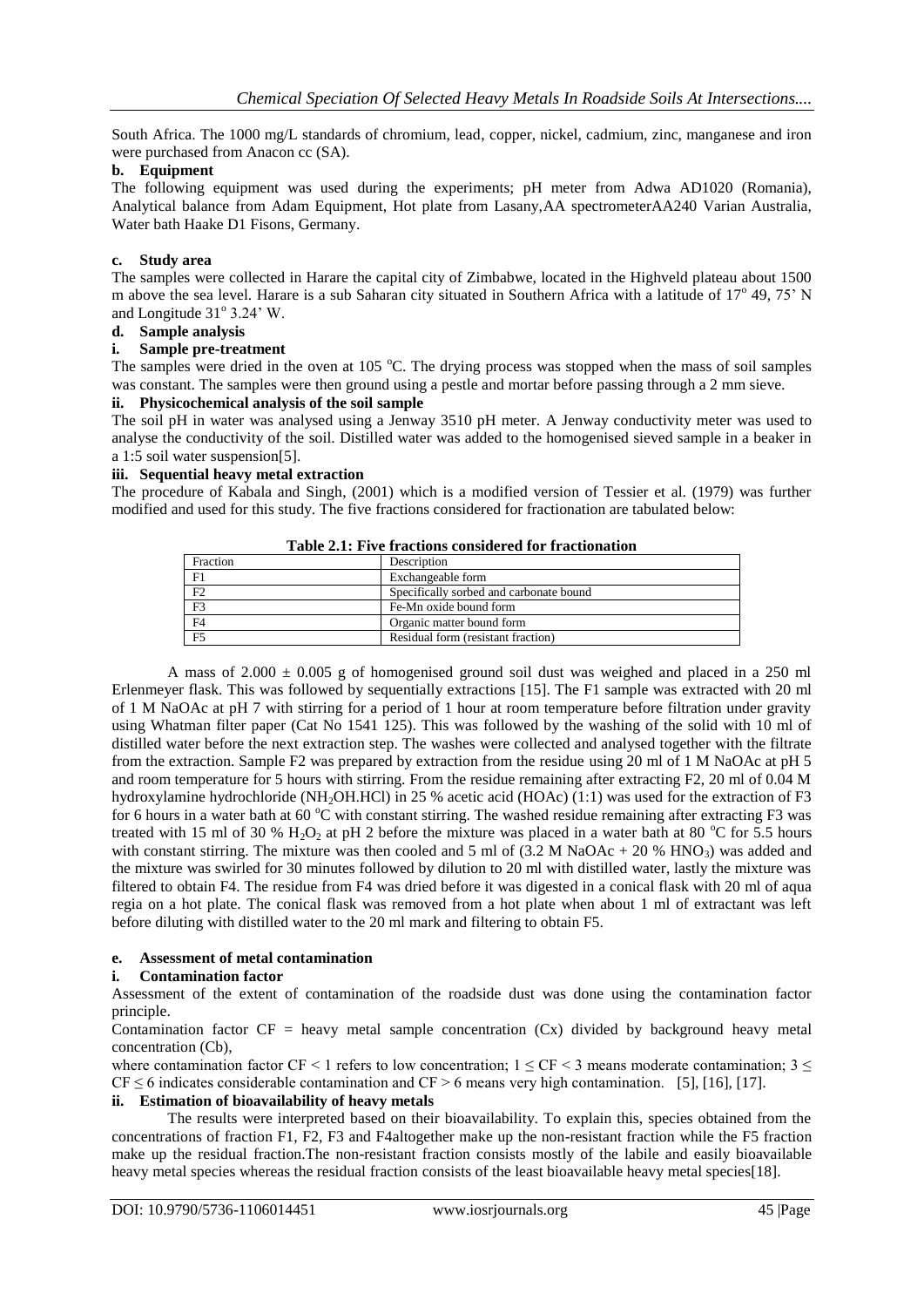## **iii. Statistical analysis**

Statistical analysis of the results was done using GenStat Release 12.1. One way ANOVA was used to determine the means, standard error and list of significant differences (LSD) at 95 % confidence level. A comparison of values of the same roadside dust quality parameter was done using the LSD of means [19].

## **III. Results And Discussion**

From the different sites under study, the most important difference was in the content of clay. Though most of the soil dust samples collected was silt loam to sandy, it was however noticed that samples from charge office terminus was clay loam. The clay loom soil at charge office with the lowest pH and highest conductivity compared to the other sites under study suggest that it is acidic and has the highest content of metal ions. The physicochemical properties of the roadside dust samples collected are recorded in theTable3.1. From the pH measurements done, it could be seen that for all the twelve samples the pH did not differ much. The highest recorded was 8.04 at fourth street terminus and the lowest was 6.61 at charge office terminus. The conductivity of the same soil samples was also measured and recorded in the same Table 3.1. The highest conductivity recorded was 3920 µScm<sup>-1</sup>at the charge office terminus with the lowest recorded at the intersection of second street and Herbert Chitepo Street being  $332.0 \mu \text{Scm}^{-1}$ .

| Sample<br>number | Sample description                                      | pH   | Conductivity $(\mu \text{Scm}^{-1})$ |
|------------------|---------------------------------------------------------|------|--------------------------------------|
|                  | Fourth street terminus                                  | 8.04 | 2010.0                               |
| 2                | Market square terminus                                  | 7.04 | 2010.0                               |
| 3                | Charge office terminus                                  | 6.61 | 3920.0                               |
|                  | Copa cabana terminus                                    | 7.57 | 2480.0                               |
|                  | Speke zebra crossing                                    | 7.39 | 1790.0                               |
| 6                | Kaguvi street                                           | 7.85 | 1564.0                               |
|                  | Samora Machel and Chinhoyi streets intersection         | 7.50 | 402.0                                |
| 8                | Samora Machel and Leopold Takawira streets intersection | 7.77 | 737.0                                |
| 9                | Julius Nyerere and Kwame Krumah streets intersection    | 7.68 | 762.0                                |
| 10               | Second and Herbet Chitepo streets intersection          | 7.45 | 332.0                                |
| 11               | Julius Nyerere and Kenneth Kaunda street intersection   | 7.94 | 484.0                                |
| 12               | Background correction sample                            | 7.48 | 128.3                                |

**Table 3.1:** pH and conductivity measurements of the samples



# **3.1 Extraction Efficiency**

Figure 3.1:Sequential extraction recovery efficiency

The sequential extraction percentage recoveries are represented in the bar graphs of Fig 3.1 above. The trace element fractionation efficiency was determined by calculating the sum of trace elements for each fraction using equation 1 below and compare that to the total concentration of elements determined by aqua regia digestion method. The poor lead recovery can be attributed to filtration loss during sequential extraction. The very high recoveries of cadmium and nickel can be attributed to the efficiency of the method.

: Sum = exchangeable fraction + carbonate fraction + Fe-Mn fraction + organic fraction + residue fraction (1) [20].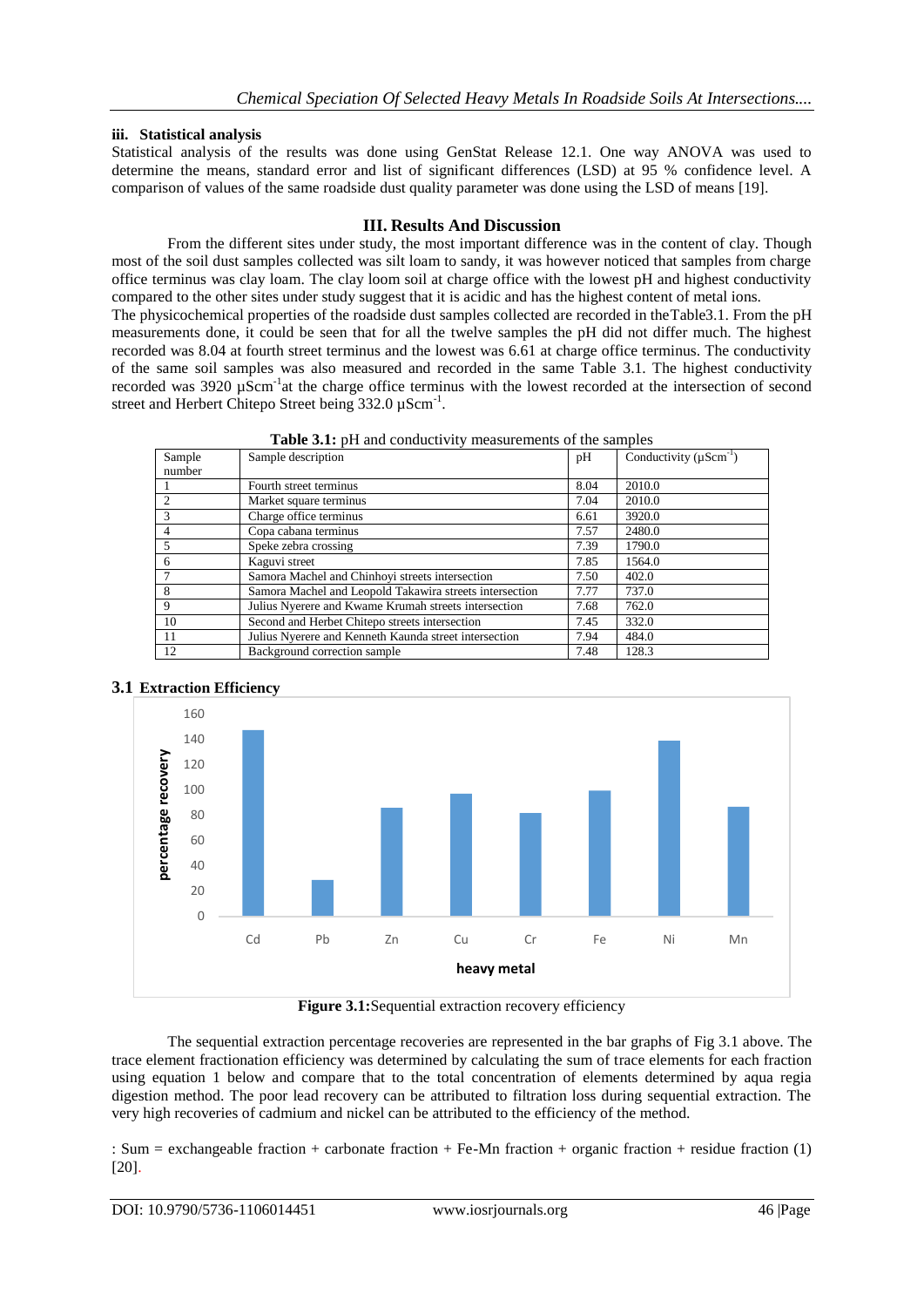## **3.2 Heavy metal speciation concentration in roadsides soils**

Heavy metal speciation is discussed with reference to Figs 1 up to 8 for all the elements shown below. Cadmium in road side dust in Harare is available mainly in the organic fraction at Copa Cabana with a high of 2.973 mg/kg. The Fe-Mn oxide bound form of cadmium has the lowest concentration levels at all the sites. Lead concentration at all the sites showed an increasing pattern from fractions F1 to F3 before dropping at F4 to below the concentration level of F1 before again peaking to the highest level at F5. Zinc concentration at all the sites has fractions F2 and F3 peaking above the other fractions. Copper concentration at all the sites recorded the highest concentrations for fraction F4 and F5. Chromium concentration level at sites 1 to 4 had the highest concentration levels for fractions F3 and F5. Sites 7 to 12 recorded the highest levels for fractions F2 and F5. Nickel concentration at all the sites for fractions F1 to F4 averaged 4 mg/kg. Fraction F5 had the highest concentrations at all the sites. Manganese concentration at all the sites had noticeable picks of concentration levels for fractions F2, F3 and F5. Since there are no industries in the studied area, we can attribute the source of the heavy metals to be from the wear and tear, attrition of motor vehicle tyres and oil leaks. Iron recorded extremely high concentration values at all the sites under study. The residual concentration of iron represented by fraction F5 was the highest of all the fraction concentrations ranging from 41 322.3  $\pm$  517.4 to 124 947.5  $\pm$ 989.8 mg/kg.

| Site           | Cd   | Pb    | Zn   | Mn   | Cu   | Fe   | Ni   | Cr   |
|----------------|------|-------|------|------|------|------|------|------|
|                | 1.04 | 3.89  | 0.62 | 0.72 | 1.59 | 3.19 | 0.27 | 0.95 |
| $\overline{2}$ | 1.09 | 5.76  | 0.91 | 0.36 | 6.16 | 1.51 | 0.38 | 1.26 |
| 3              | 1.16 | 4.01  | 0.97 | 0.30 | 3.33 | 1.24 | 0.37 | 1.57 |
| $\overline{4}$ | 2.99 | 4.22  | 0.85 | 0.41 | 1.48 | 0.64 | 0.28 | 1.39 |
| 5              | 0.96 | 6.48  | 0.69 | 0.29 | 2.11 | 1.62 | 0.40 | 1.08 |
| 6              | 0.91 | 12.36 | 1.05 | 0.34 | 7.83 | 5.45 | 0.61 | 1.68 |
| $\mathcal{I}$  | 0.92 | 6.37  | 0.33 | 0.29 | 1.57 | 1.50 | 0.24 | 0.97 |
| 8              | 0.92 | 12.18 | 0.38 | 0.29 | 2.05 | 1.74 | 0.31 | 0.91 |
| 9              | 0.95 | 7.59  | 0.28 | 0.29 | 3.34 | 1.67 | 0.42 | 0.99 |
| 10             | 1.06 | 9.54  | 1.04 | 0.47 | 3.61 | 1.72 | 0.40 | 0.87 |
| 11             | 0.96 | 6.51  | 1.21 | 0.32 | 3.42 | 2.47 | 0.34 | 0.92 |

**Table 3.2:**Contamination factors (CF) of the elements at the eleven sites

# **3.3 Contamination factor**

Reference is made to Table 3.2for the contamination factors.For cadmium, sites 5, 6, 7, 8, 9 and 11 were lowly contaminated with the highest CF value of 0.96 for sites 5 and 11. Sites 1, 2, 3, 4 and 10 were moderately contaminated by cadmium with the worst being site 4 with a CF of 2.99. The sites were either considerably contaminated with lead, where CF ranged from 3.89 for site 1 to 5.76 for site 2, or very contaminated at sites 5, 6, 7, 8, 9, 10 and 11.Eight of the sites were lowly contaminated with zinc andthree moderately contaminated. There was only a low level of contamination due to manganese and nickel at all the sites under study. With respect to copper, sites 1, 4, 5, 7 and 8 are moderately contaminated, sites 3, 9, 10 and 11 are considerably contaminated and sites 2 and 6are very highly contaminated with the worst having a CF value of 7.83. For iron, only site 4 is lowly contaminated. Sites 2, 3, 5, 7, 8, 9, 10 and 11 are moderately contaminated and sites 1 and 6 are considerably contaminated. Sites 1, 7, 8, 9, 10, and 11 were lowly contaminated whereas sites 2, 3, 4, 5 and 6 were moderately contaminated by chromium.

## **3.4 Estimation of Bioavailability of heavy metals**

Generally, cadmium concentration of all fractions at all the sites averaged 0.7 mg/kg.At all the sites, the non-resistant fraction has the highest concentration of cadmium with a percentage concentration of 73.4 % against 26.6 % for the resistant fraction.Overall, lead is more available in the non-resistant fraction with a mean percentage of 61.6 % compared to 38.4 % for the resistant fraction.At all the sites zinc is more available in the non-resistant form with a percentage mean of 79.9 % compared to 20.1 % for the resistant fraction.Overall, copper is more available in the non-resistant form with a percentage mean of 56.7 % compared to 43.3 % for the resistant form.Chromium is more available in the resistant form with a percentage mean of 61.9 % compared to 38.1 % for non-resistant fraction. However, at site 3, chromium is available mostly in the non-resistant form and can harm people at the charge office terminus (site 3).Overall, nickel is more available in the resistant form with a percentage concentration mean of 54.6 % compared to 45.4 % for the non-resistant fraction. However sites 2 and 9 are mostly polluted with non-resistant nickel fraction which can harm human beings on exposure.At all the sites, manganese is more available in the non-resistant form with a percentage mean of 69.2 % compared with 30.8 % for the resistant fraction.At all the sites, iron is more available in the resistant form with a percentage mean of 97.5 % compared with 2.5 % for the non-resistant fraction and thus making it unavailable to humans.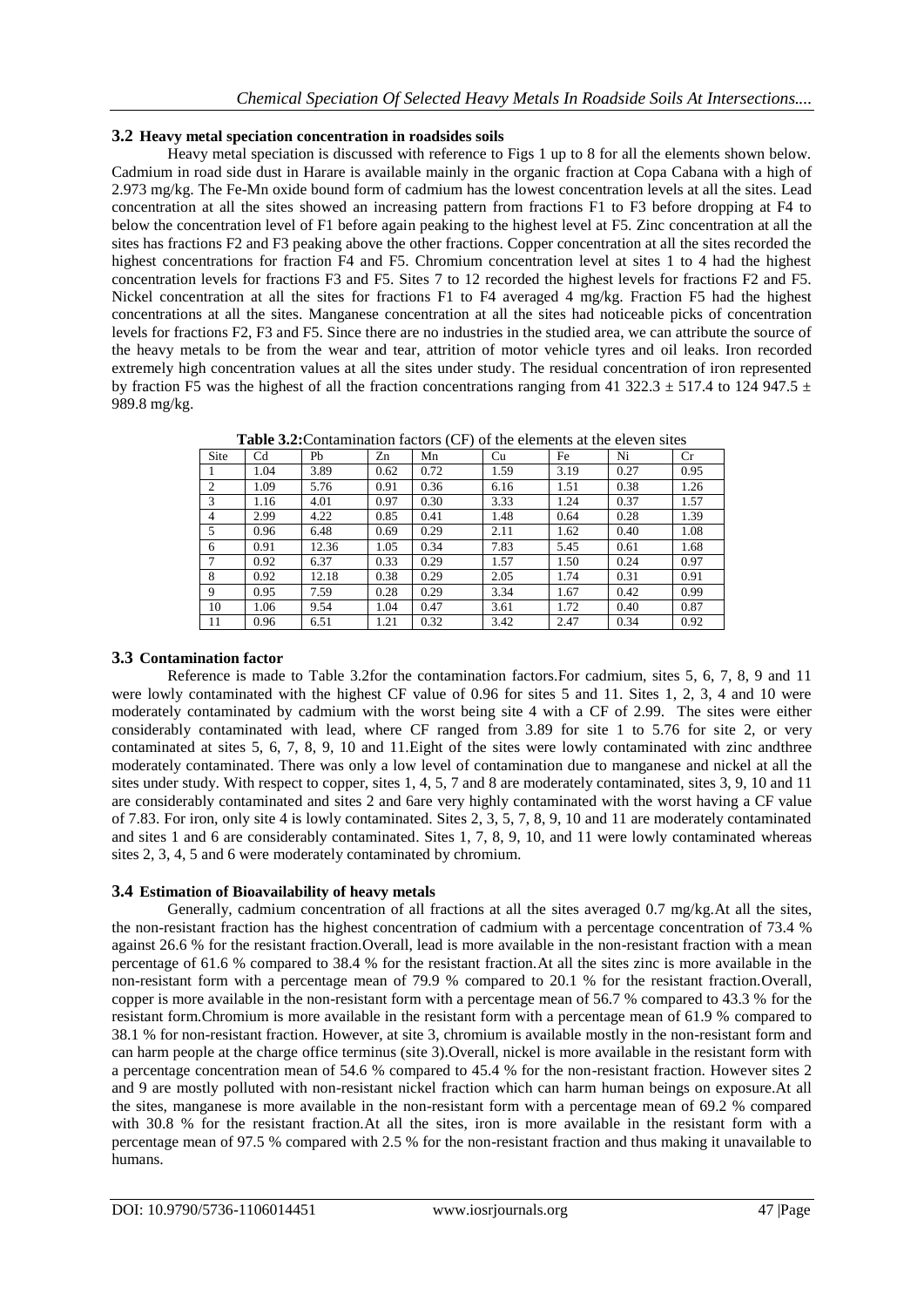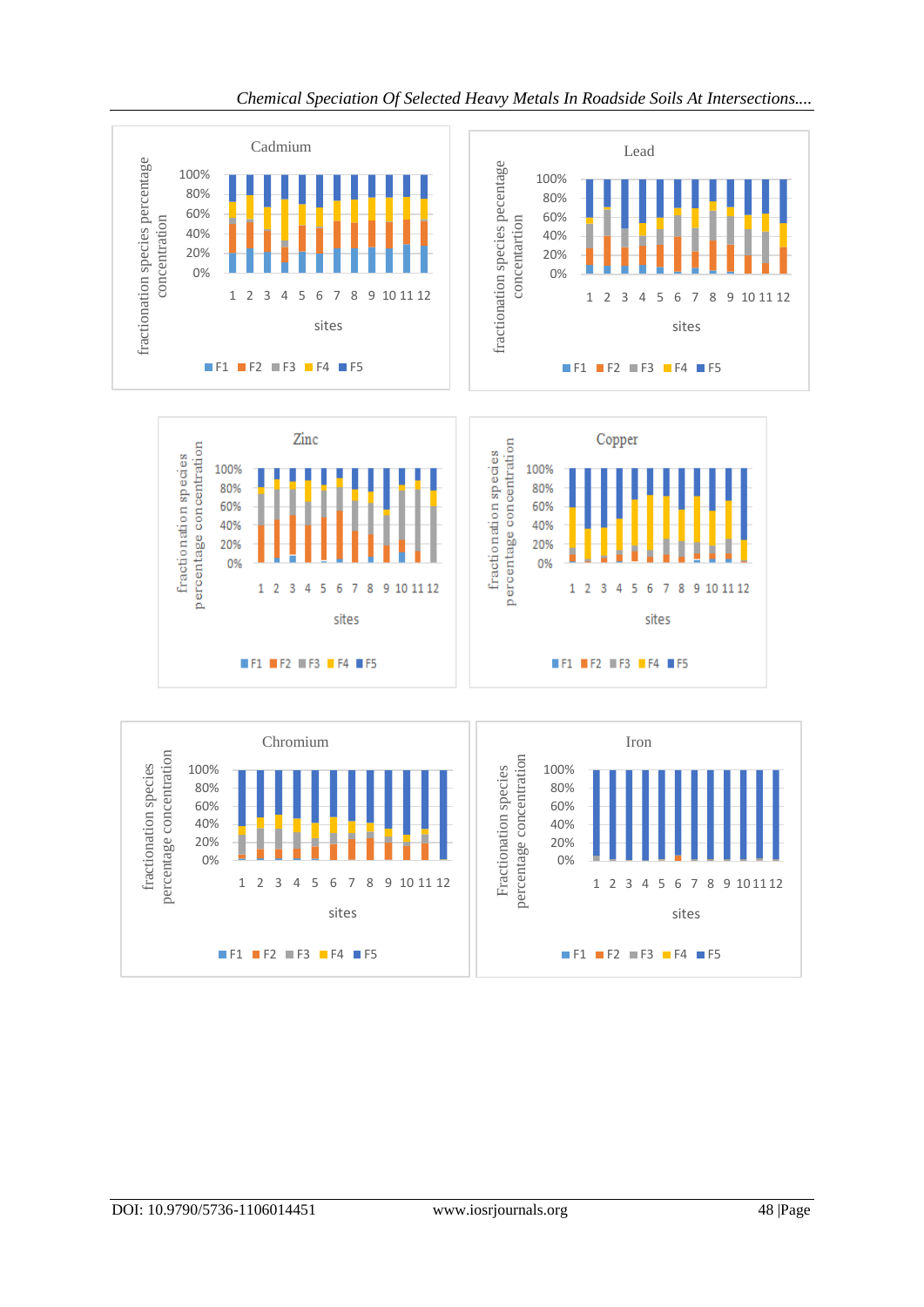

**Figures 1-8:** Fractionation species percentage concentration

| <b>Table 3.3:</b> Canadian soil quality guidelines, mg/kg |                                |  |  |  |  |
|-----------------------------------------------------------|--------------------------------|--|--|--|--|
| Element                                                   | Maximum concentration accepted |  |  |  |  |
| C <sub>d</sub>                                            | 22.0                           |  |  |  |  |
| Cr                                                        | 1.4                            |  |  |  |  |
| Cu                                                        | 91.0                           |  |  |  |  |
| Pb                                                        | 260.0                          |  |  |  |  |
| Ni                                                        | 50.0                           |  |  |  |  |
| $\overline{z}$ n                                          | 360                            |  |  |  |  |

Table 3.3 above indicates some of the maximum concentration levels acceptable according to the Canadian soil quality guidelines for the protection of environmental and human health. Comparing these guidelines with the results obtained from Harare roadside dust gives an indication of how much our soils are contaminated. Roadside dust of Harare has acceptable concentration levels of Cd, Pb and Zn. This means that at all the sites studied the levels of Cd, Pb and Zn were below 22.0, 260.0 and 360 mg/kg respectively. Chromium at all the sites under study exceeded the maximum concentration level of 1.4 mg/kg. This means that the town of Harare is polluted with chromium mainly from vehicular emissions. Sites 2, 3 and 6 have their copper levels above the maximum acceptable limit of 91 mg/kg. The high pollution of soil by copper at these sites is mainly attributable to frictional tear and wear of automobile parts and tyres and breaking [21], [22]. The Ni concentration at sites 6 and 12 exceeded the maximum acceptable limit of 50 mg/kg. Site 6 has 52.6 mg/kg while site 12 has 59.5 mg/kg. These high levels of nickel can be as a result of vehicular emission [13].

#### **3.5 Total concentration of trace heavy metals**

A comparison of total heavy metal concentrations in the roadside soils of Harare with other cities can be done making use of Table 3.4 below. The lead levels in Harare roadside dust were third highest out of the eight cities recorded with a high of 65 mg/kg. The highest lead content of 120 mg/kg was recorded in Hong Kong and the lowest of 24.0 mg/kg in North Wales. Harare ranked the fourth city out of eight with high cadmium concentration with a high of 1.9 mg/kg and North Wales recorded the highest of 6.8 mg/kg. On Pb and Zn, Harare was less contaminated, with highs of 255.9 mg/kg and 218.7 mg/kg respectively.The highest polluter when Pb and Zn are concerned is North Wales with highs of 1779 mg/kg and 1143 mg/kg respectively.

|  | Table 3.4: Comparison of heavy metal levels in roadsides of Harare against other world cities (mg/kg) |  |  |  |  |
|--|-------------------------------------------------------------------------------------------------------|--|--|--|--|
|  |                                                                                                       |  |  |  |  |
|  |                                                                                                       |  |  |  |  |

| City        | Cu     | C <sub>d</sub> | Ph     | Zn      |
|-------------|--------|----------------|--------|---------|
| *Harare     | 65.0   | 1.9            | 255.9  | 218.7   |
| Amman       | 29.7   | 0.75           | 188.8  | 121.7   |
| Lancaster   | 19-199 | 5.2            |        | 300-530 |
| Hong Kong   | 120    | 1.1            | 991    | 633     |
| North wales | 24.0   | 6.8            | 1779.0 | 1143.0  |
| Auckland    | 27.0   | 0.4            | 1650.0 | 180.0   |
| London      |        | 4.2            | 1354.0 | 513.0   |
| Birmingham  |        | 0.70           | 180.0  | 205.0   |

(Jaradat and Momani 1999) \*results from this project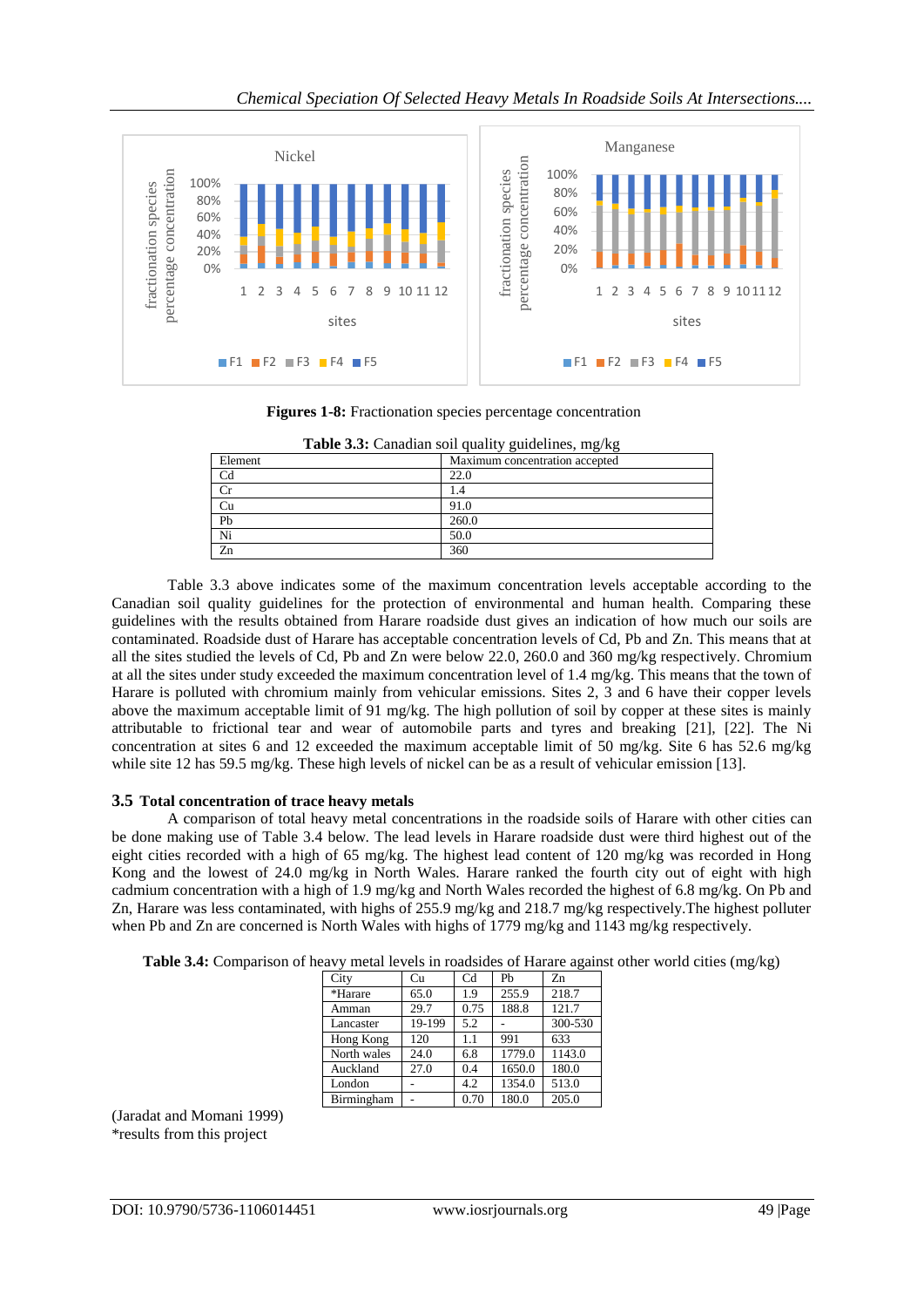#### **IV. Conclusion**

Cd, Pb, Zn, Cu and Mn were the most prevalent contaminants due to anthropogenic sources since they recorded a higher non-resistant percentage concentration fraction compared to the resistant fraction. Fe, Cr and Ni were most abundant as the resistant fraction available in the more bound crystalline lattice of the residue. Chromium levels at all the sites studied exceeded the maximum while Cd, Pb and Zn fell below the maximum permissible limits according to Canadian soil guidelines of 2007. Only copper levels at sites 2, 3 and 6 exceeded the maximum permissible limit. Ni levels at sites 6 and 12 are the only ones that exceeded the maximum permissible limit. As suggested by theory, sites with low pH and high conductivity values recorded high heavy metal concentrations with site 3 being an example. Harare compares very highly with other major cities when pollution levels are concerned. The chemical speciation of Cd, Cu and Ni at most sites was in the order residue > organic > carbonate > exchangeable > oxides of Fe-Mn. Fe, Mn and Zn were mostly determined in the order Fe-Mn  $\gg$  residue  $\gt$  carbonate  $\gt$  organic  $\gt$  exchangeable. The chemical speciation of Pb and Cr was mostly in the order residue >> carbonate > organic > Fe-Mn > exchangeable. The results therefore suggest that there is a potential human risk from non-resistant fraction through ingestion, dermal adsorption and inhalation of emissions from vehicles.

#### **Recommendations**

From the research study, it can be recommended that this survey be carried out in many other cities of Zimbabwe. The data from the extended survey will help the regulatory authorities to come up with enough data to develop a national standard. It is this standard and not foreign adopted standards that would be used when regulating. The scope of this research study must be widened to include analysis of human samples from environments that are being covered in this research study. This would help give a co-relationship between the levels of contaminants and the exposed bodies. Guided by the findings of this research study it is recommended that on a predetermined number of times per week, people must use public transportinstead of private cars to reduce the volume of traffic and subsequently the emission which cause pollution.

#### **Acknowledgements**

I would like to thank the Government Analyst laboratory for their assistance with the laboratory equipment.

#### **References**

- [1]. C. Ewen, M. A. Anagnostopoulou, N. I. Ward, M. Alexandrou, and N. Paralia, "Monitoring of heavy metal levels in roadside dusts *of Thessaloniki, Greece in relation to motor vehicle traffic density and flow*, Dissertation., University of Thessaloniki, Greece.," pp. 1–32.
- [2]. E. Eberhardt, D. Stead, and J. S. Coggan, "Numerical analysis of initiation and progressive failure in natural rock slopes the 1991 Randa rockslide,‖*International Journal of Rock Mechanics and Mining Sciences.*, *vol. 41*, pp. 69–87, 2004.
- [3]. K. Stead-Dexter and N. I. Ward, "Mobility of heavy metals within freshwater sediments affected by motorway stormwater,"Science *of The Total Environment.*, *vol. 334–335*, pp. 271–277, 2004.
- [4]. D. Charlesworth, S. Glémin, X. Vekemans, and V. Castric, "Plant self-incompatibility systems : a molecular evolutionary perspective," New Phytologist., vol. 168, pp. 61–69, 2005.
- [5]. S. P. Raj and P. A. Ram, 

"Determination and Contamination Assessment of Pb, Cd, and Hg in Roadside Dust along Kathmandu-Bhaktapur Road Section of Arniko,‖*Research Journal of Chemical Sciences.*, *vol. 3*, no. 9, pp. 18–25, 2013.
- [6]. R. E. Schwartz, L. M. Russell, S. J. Sjosted, a. Vlasenko, J. G. Slowik, J. P. D. Abbatt, a. M. Macdonald, S. M. Li, J. Liggio, D. Toom-Sauntry, and W. R. Leaitch, "Biogenic oxidized organic functional groups in aerosol particles from a mountain forest site and their similarities to laboratory chamber products,‖ *Atmospheric Chemistryand Physsics Discussions.*, *vol. 10( 2)*, pp. 4789–4822, Feb. 2010.
- [7]. P. Pant and R. M. Harrison, "Estimation of the contribution of road traffic emissions to particulate matter concentrations from field measurements: A review," *Atmospheric Environment*, *vol.* 77. Elsevier Ltd, pp. 78–97, 2013.
- [8]. S. Prajapati, "Biomonitoring and speciation of road dust for heavy metals using Calotropis procera and Delbergia sissoo.," *Environmental Skeptics and Critics*., *vol. 1(4*), pp. 61–64, 2012.
- [9]. M. C. Edmundson, M. Capeness, and L. Horsfall, "Exploring the Potential of Metallic Nanoparticles within Synthetic Biology.." *New Biotechnology.*, *vol. 0(6)*, pp. 1–7, 2014.
- [10]. M. Jurdi, S. Ibrahim, Y. Karahagopian, and B. E. Davies, "A prototype study for the management of surface water resources , Lebanon,‖ *Water Polic*y., *vol. 3*, pp. 41–46, 2001.
- [11]. S. I. Korfali and B. E. Davies, "Speciation of metals in sediment and water in a river underlain by limestone: Role of carbonate species for purification capacity of rivers," *Advances in Environmental Research.*, *vol.* 8(3), pp. 599–612, 2004.
- [12]. G. O. Olutona, O. G. Aribisala, and E. A. Akintunde, "Full Length Research Paper A study of chemical speciation of metals in aquatic bottom sediment of Aiba reservoir, Iwo, Nigeria," African Journal of Environmental Science and Technology., vol. 6 (8), pp. 312–321, 2012.
- [13]. A. S. Adekunle, J. a. O. Oyekunle, S. O. Baruwa, A. O. Ogunfowokan, and E. E. Ebenso, "Speciation study of the heavy metals in commercially available recharge cards coatings in Nigeria and the health implication.,‖ *Toxicology Reports*, *vol. 1*, pp. 243–251, 2014.
- [14]. J. Zvimba, S. Sithole, and A. Mambanda, "Levels of heavy metals and arsenic in the atmosphere at the intersection of Kenneth Kaunda Street and Julius Nyerere Way, Harare, Zimbabwe,‖ *UNISWA Research Journal of Agriculture, Science and Technology*., *vol. 8, no. 2*. pp. 141-147, 2006.
- [15]. C. Kabala and B. R. Singh, "Fractionation and Mobility of Copper, Lead, and Zinc in Soil Profiles in the Vicinity of a Copper Smelter," *Journal of Environment Quality.*, *vol. 30, no. 3*, pp. 7-9, 2001.